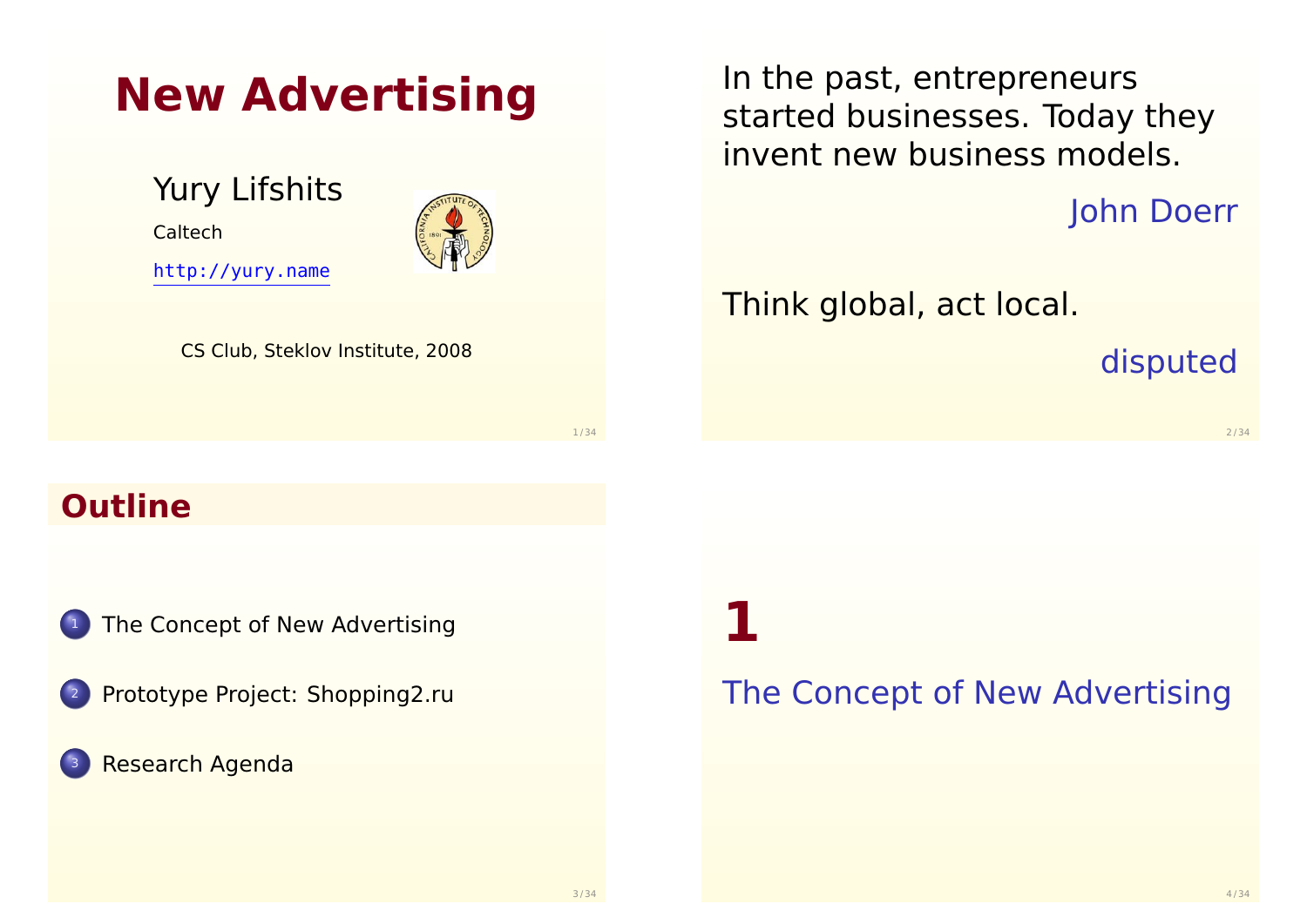# $C \rightleftarrows M \rightleftarrows B$

#### **Key Ideas**

- **More contribution from businesses and** consumers
- Universal business-consumer environment
- **More structure**
- o Legalize!

6 / 34

#### **Consumer Tasks**

- **Search products**
- Buy cheap
- **Discover new things**
- **o** Follow news
- **•** Form personal style
- **Make choices**
- **Get support**
- **o** Memorize
- Utilize expertise

#### **Business Tasks**

- Analyze market and learn demand
- **Create demand**
- **Keep current clients**
- **Attract new clients**
- **Educate consumer**
- **o** Establish trust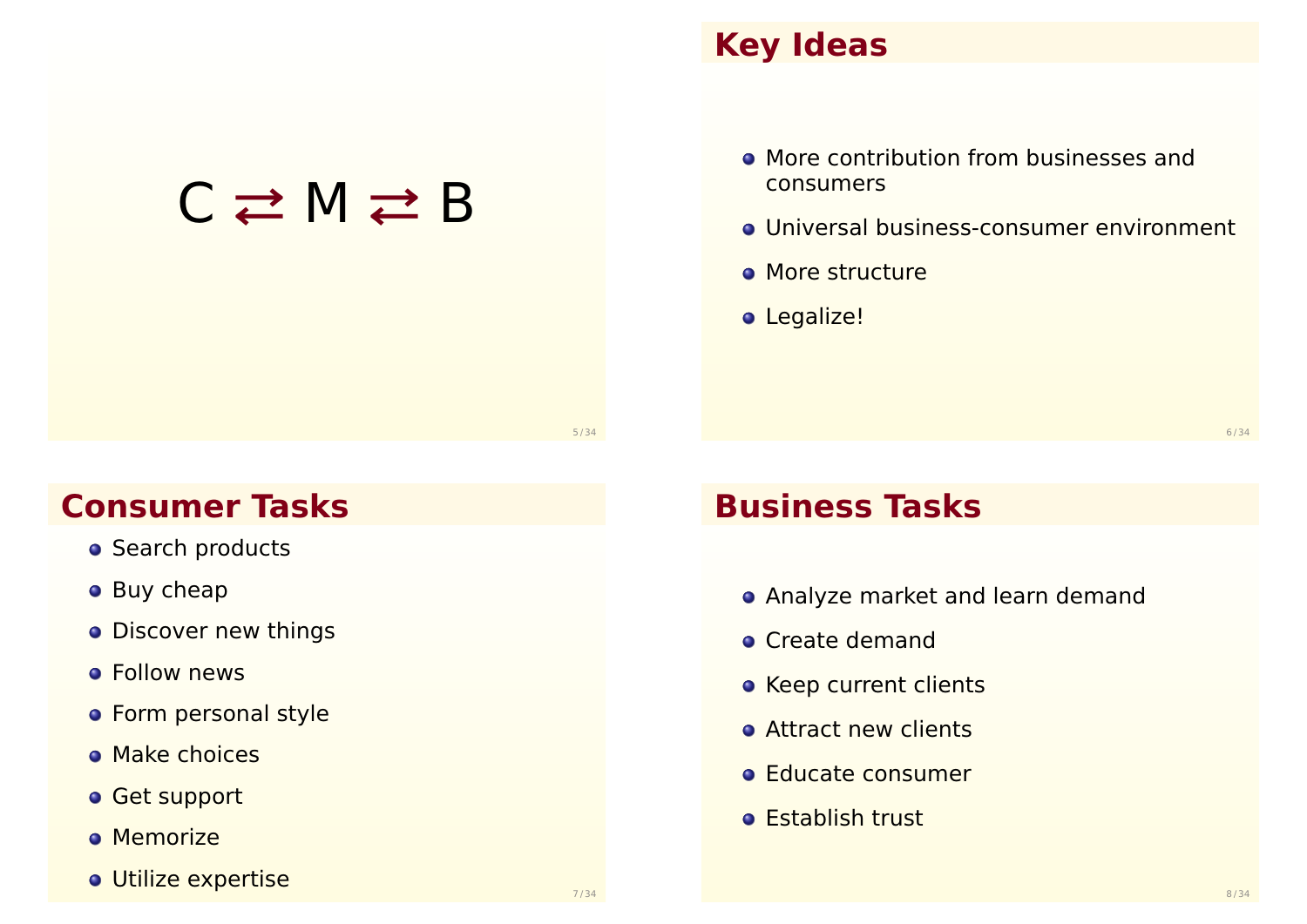#### **Questions to Consumer**

- How do you discover, decide, find things?
- Define your style?
- How can we help?

#### **Questions to Business**

- How do you do internet marketing and CRM now?
- How can we help?

10 / 34

### **Interesting Projects**

Wakoopa, Shelfari, Imhonet, Vladelia, Hel-looks, Last.fm, Yelp, VKontakte places, Facebook for business, LiveJournal Club Card

**2**

<span id="page-2-0"></span>Prototype Project: Shopping2.ru

 $Q / 34$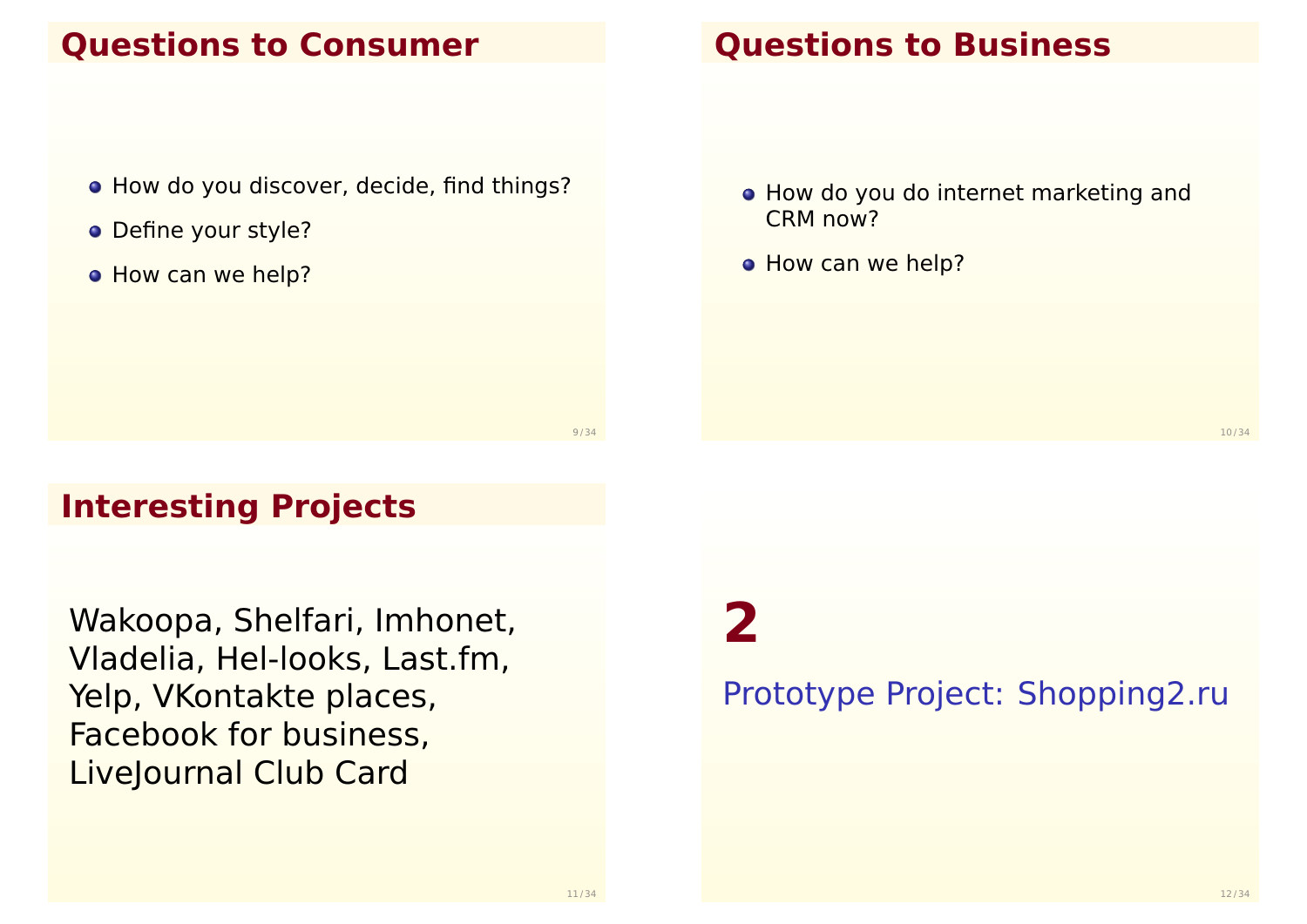### **Mission**

• Help people to buy

• Help companies to sell

# **History**

- Dec'07: First words
- May'08: First line of code
- July'08: First user
- October'08: Launch

#### **Focus**

- Database
- Organize connections
- Taste making
- News

14 / 34

### **Investment**

- Direct: < 1K\$
- Stupid: 2.5 K\$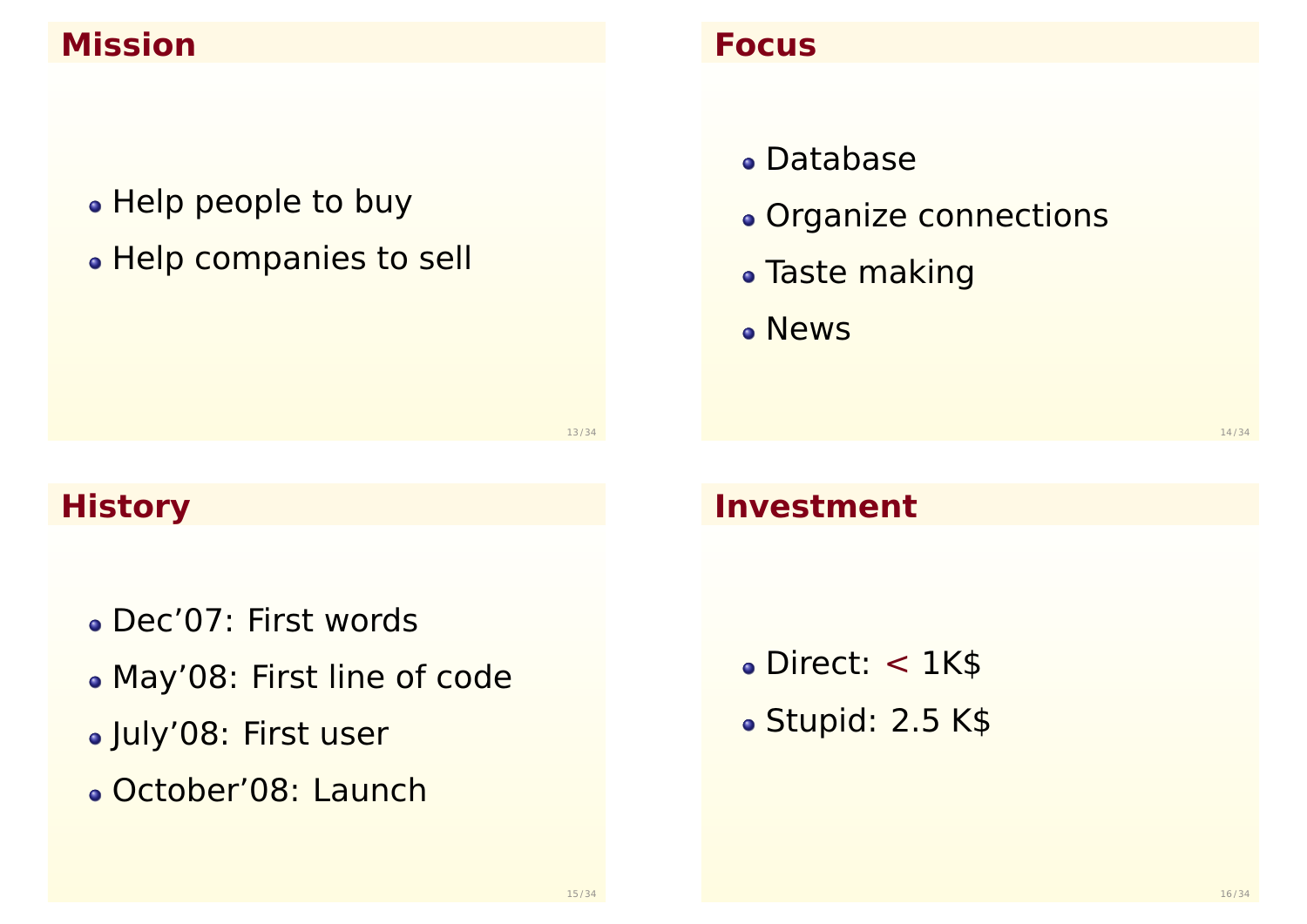# **Technology**

- Django
- $\bullet$  LAMP (linux-apache-mysql-python)
- Jquery/javascript, html/css
- Postfix, svn, trac
- Dedicated hosting 90\$/Mo

#### **Team**

Yury Lifshits

startsite.ru, csin.ru

Anton Nazarov

vkontakte.net.ru

18 / 34

# **Experiment**

- "Tell about yourself to learn about others"
- VKontakte ID "required"
- Invite three people to get access
- Garment tagging script

### **Getting users**

- Our personal blogs
- Posting in related communities
- 20% registered by invitations
- Reviews in press and blogs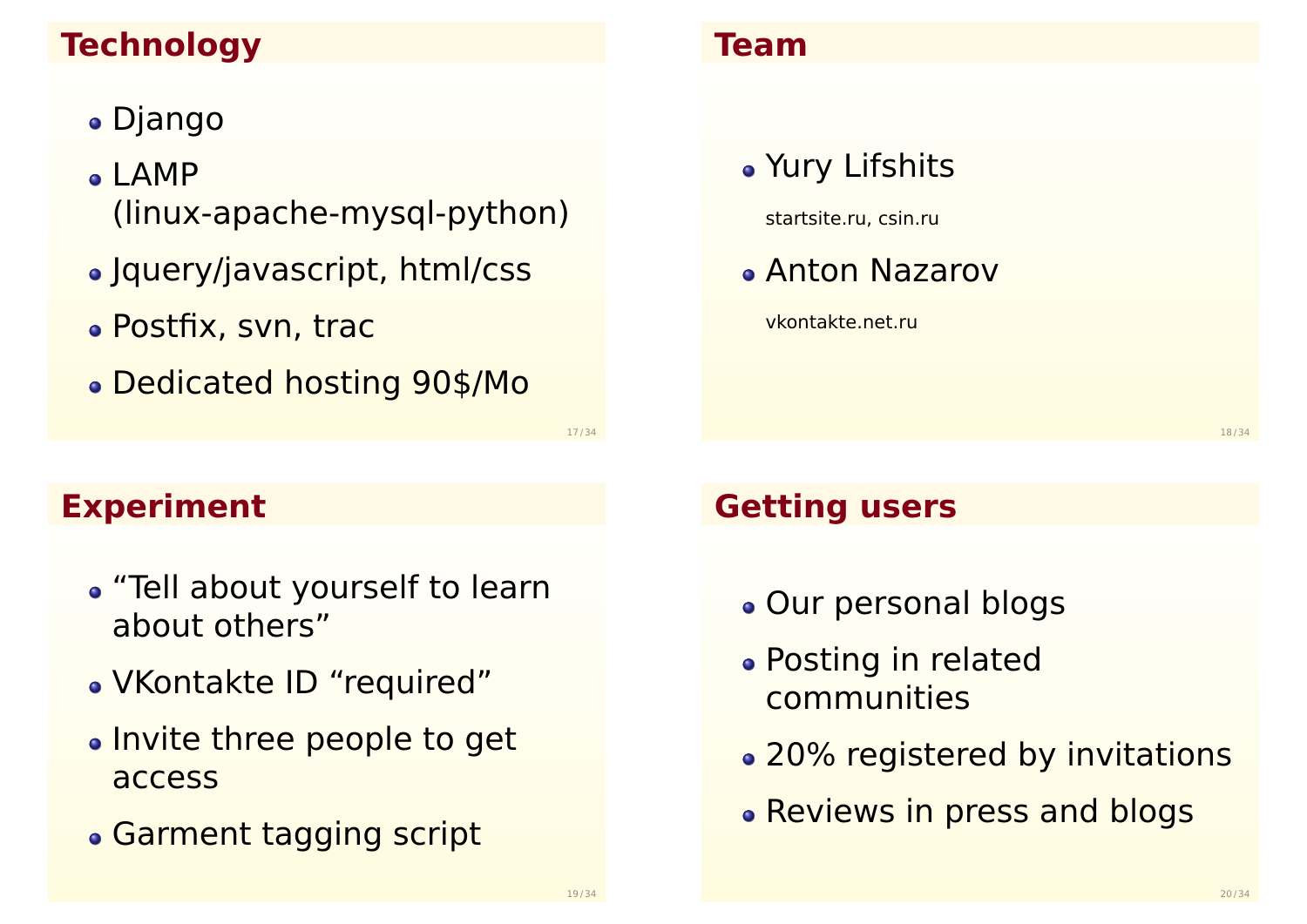### **Results**

- 1000 registrations in 2.5 months
- 400 photos, 1800 garments, 200 shopping places, 700 brands

#### **Most popular brands**

<sup>1</sup> ZARA <sup>2</sup> Adidas <sup>3</sup> Nike <sup>4</sup> Mango <sup>5</sup> Esprit 6 Ecco **2** Converse 8 Mexx <sup>9</sup> Levi's <sup>10</sup> Lacoste

21 / 34

# **Business model: paid services for companies**

- Communication to consumer: QA, feedback, polls, surveys
- Market analysis
- Content distribution
- Loyalty programs

**3**

#### <span id="page-5-0"></span>Research Agenda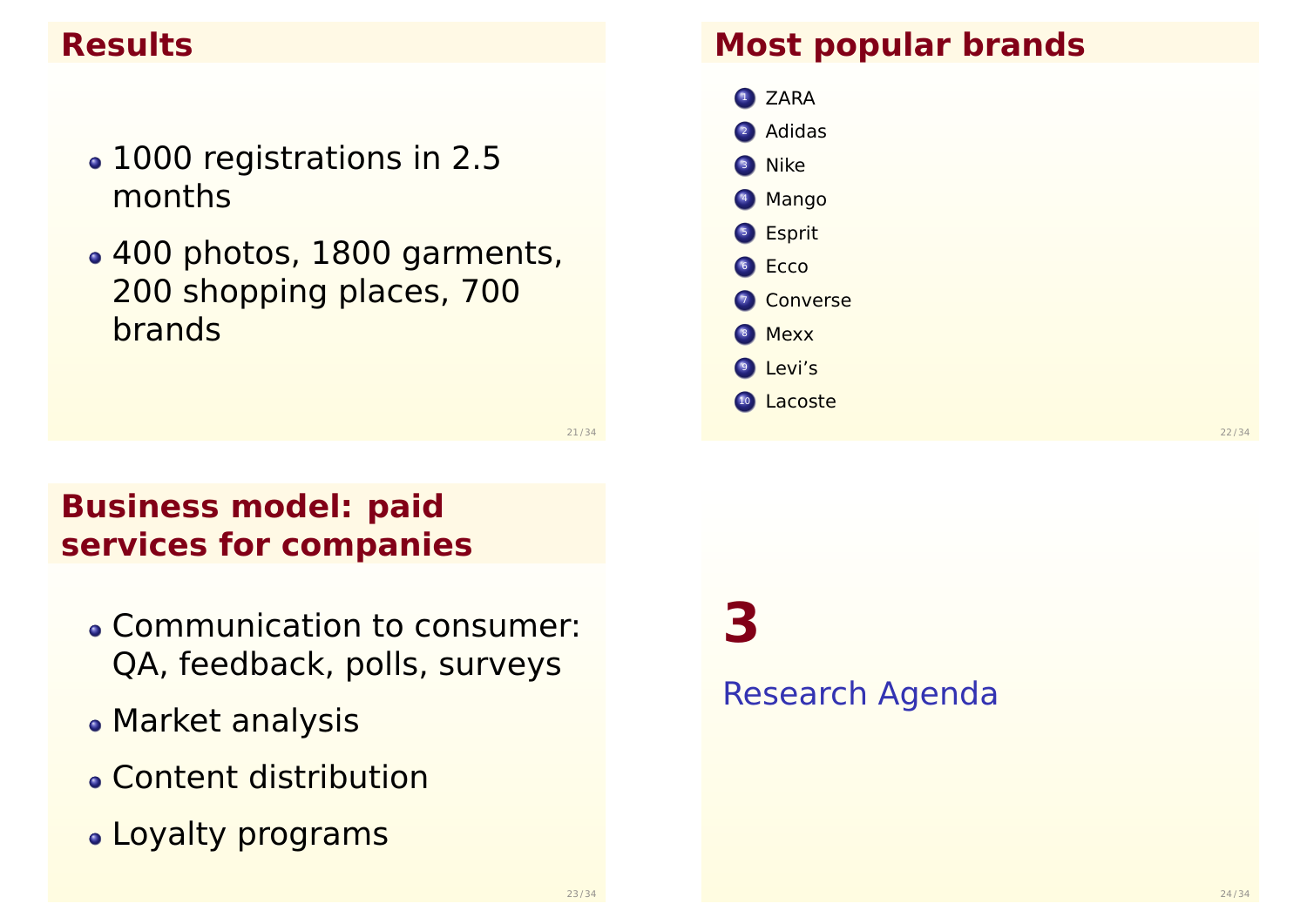#### **Billion wishes**

# Collect 1 000 000 000 pairs "person — wish"

#### **Recommendations**

- 5 Questions recommendations
- **•** Middle layer: style, values, music
- **o** Superpositive recommendations
- o Item-to-item recommendations
- **e** List recommendations
- **o** Rankings

26 / 34

#### **Data Licensing**

- **Getting data: rewards, weak privacy**
- Data remix rules
- Data Market: Who is ready to pay? For what kind of data?

# **Disambiguation**

- Unique identifiers and resolution algorithms
- Usability
- Mission: user-generated semantic web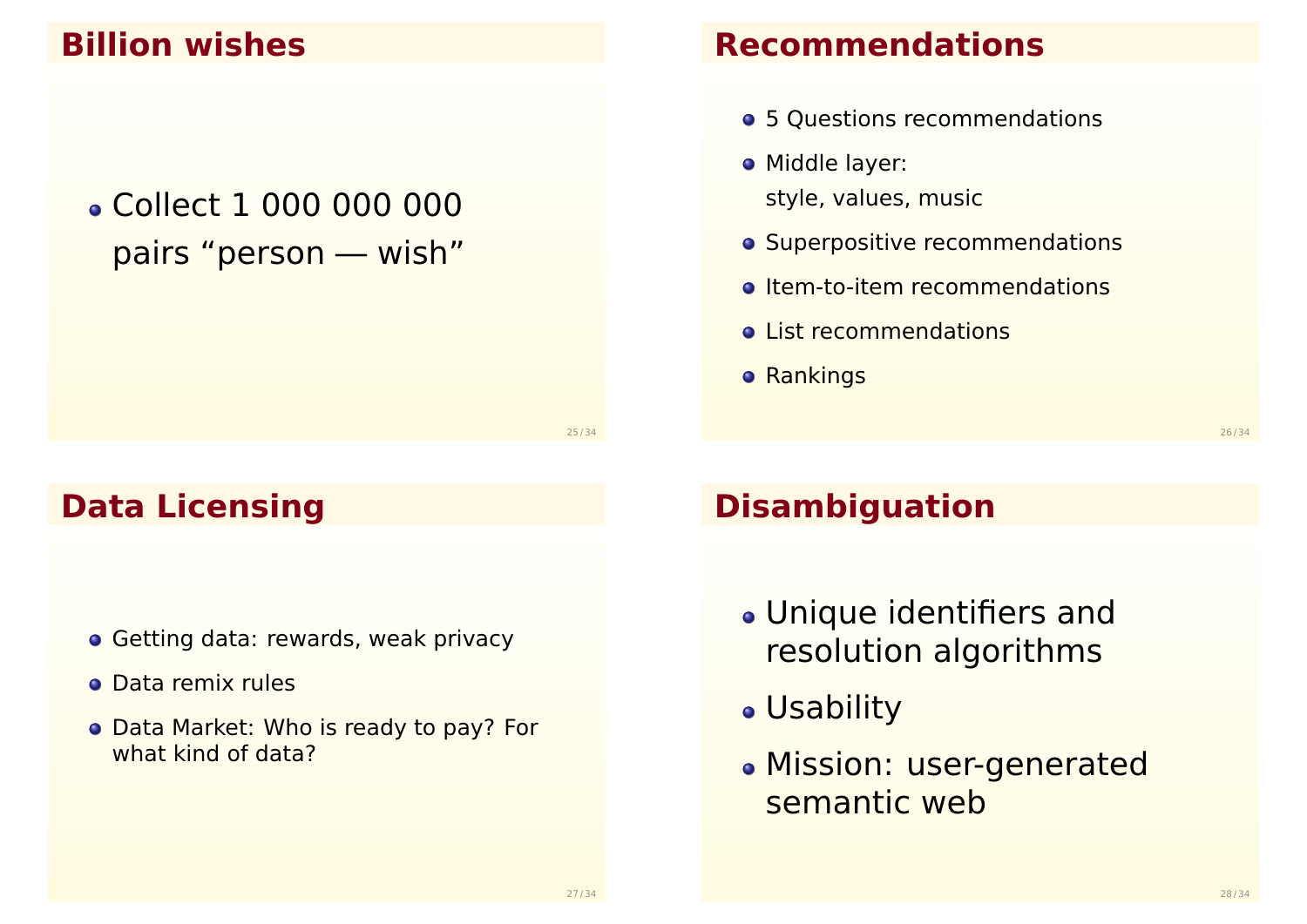# **Get good stuff in**

- Get more content
- Get good content
- Story: adult content in MySpace

29 / 34

#### **October 2, Thursday**

#### • [18-30](http://yury.name)

Shopping2.ru presentation & [brainstormi](http://shopping2.ru)ng

[http://vkontakte.ru/club4719](http://vkontakte.ru/club4719976)976

#### $\bigcirc$  21-00

[BubbleBar: Shopping](http://yury.name/newweb.html)2.ru Launch Party! [http://vkontakte.ru/](http://yury.name/reputation.html)[club4764](http://vkontakte.ru/club4764930)930

# **Call for Feedback**

- Ideas and feature requests for shopping2.ru?
- Ideas for posted challenges?

#### **Links**

http://yury.name **Homepage** 

http://shopping2.ru Our prototype "social shopping" project

http://yury.name/newweb.html Tutorial "The New Web"

http://yury.name/reputation.html Tutorial "Reputation Systems"